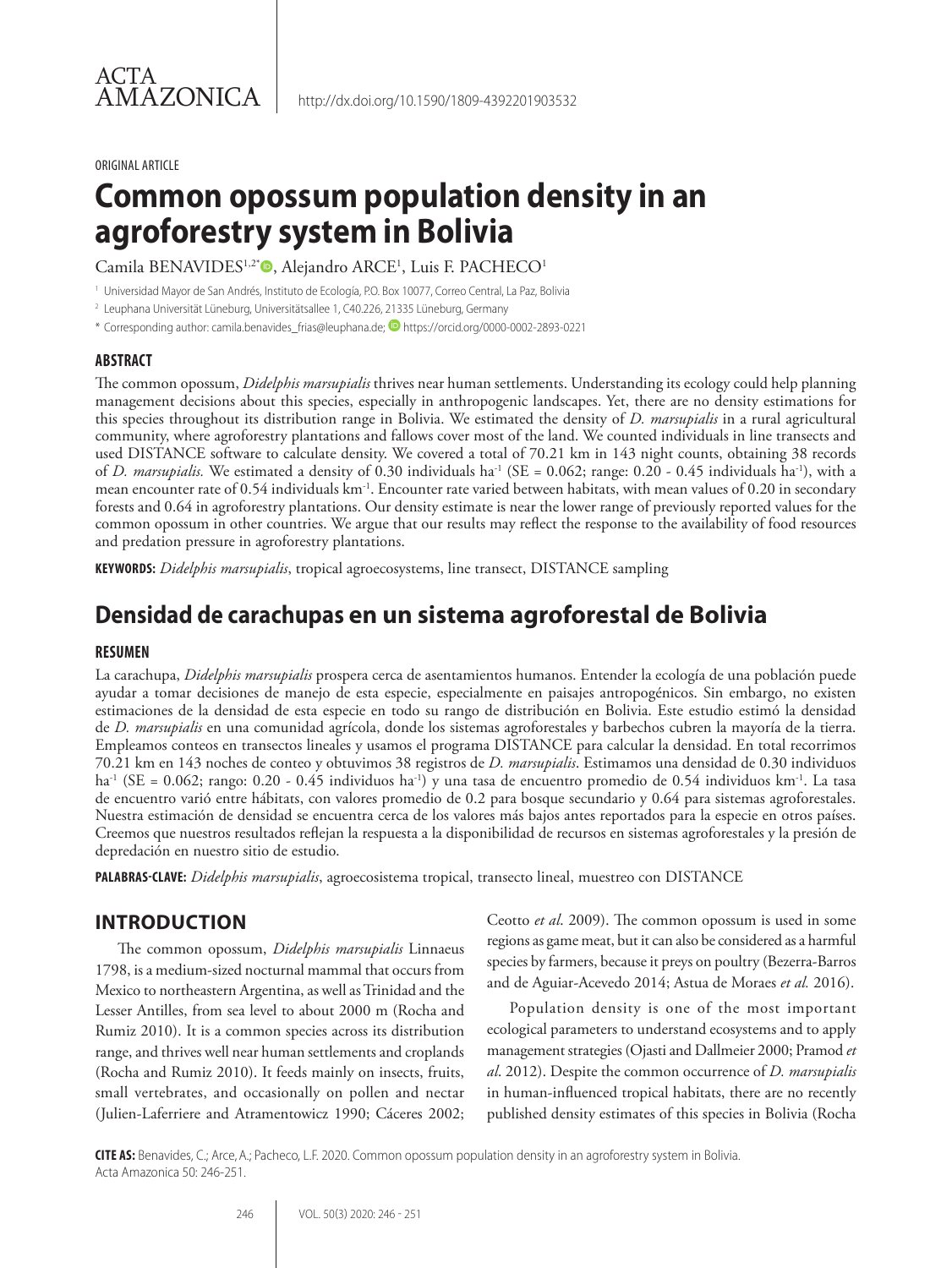

and Rumiz 2010). Most estimates were carried out in Central America during the 1980s and 1990s, using trap grid methods (e.g. Atramentowicz 1986; Sunquist *et al*. 1987; Julien-Laferriere 1991). Trap capture (live-trapping) is the most used method for studying marsupials because they are supposedly less prone to under-estimating density and abundance, as compared to other methods such as transect counts. The latter method depends on the probability of detection (i.e. the capacity of detecting an animal), which decreases with the distance between the observer and the animals (Thomas *et al.* 2013; Fauteux *et al*. 2018). Line transect counts are mainly used for estimating the density of large animals (Thomas *et al*. 2013; Hoffmann *et al*. 2010). Yet, comparative studies suggest that line-transect counts may be as reliable as grids for evaluating *Didelphis marsupialis* populations (Emmons 1984), and have been used in other studies on mammals (e.g. Chiarello 2000).

The highest density values of the common opossum were reported for the *llanos* of Venezuela (0.25 − 2.75 individuals ha-1; O'Connell 1979 in Sunquist *et al*. 1987), whereas lower estimates were reported in selectively logged forests in Peru  $(0.13 - 0.30;$  Emmons 1984). Densities in primary and secondary forests of French Guiana, Panamá and Brazil ranged from 0.07 to 1.32 individuals ha<sup>-1</sup> (Charles-Dominique *et al*. 1981; Atramentowicz 1986; Malcolm 1990; Julien-Laferrier 1991). Somewhat higher figures, between 0.8 − 2.2 and 0.9 − 2.0 individuals ha-1, were found in humaninfluenced savannas and gallery forest of Brazil and Venezuela, respectively (Cáceres and Monteiro-Filho 1998; Sunquist *et al*. 1987; O'Connell 1989).

Density estimations for *D. marsupialis* in agroecosystems are absent in the literature. Agroecosystems in the lowland tropics are highly diverse, varying from monocultures (simplified crops) to diversified agroforests. Agroforests are a common type of agriculture in the Alto Beni region of Bolivia (Benavides *et al*. 2017). It has been suggested that these crop systems offer suitable foraging and dispersing habitats for several mammalian species, likely due to their structural complexity, which resembles a forest more than conventional crops, and provide food resources throughout the year (Gallina *et al*. 1996; Nyhus and Tilson 2004; Perfecto and Vandermeer 2008; Altieri 2009; Cassano *et al*. 2012). If resources for the common opossum are abundant within agroforestry plantations, it is reasonable to expect high population densities. We report the first density estimate of the common opossum in an agroforest at the piedmont area of the Bolivian Amazonian region. As information on our study area is very scarce, we also provide encounter rates for other mammalian species for which a density estimate was not possible.

#### **MATERIAL AND METHODS**

The study was conducted at Remolinos (15°41' – 15°42´S, 67°04' − 67°06'W), a rural agricultural community within the Palos Blancos municipality, La Paz department, Bolivia. The community encompasses about 2000 ha of mountainous terrain, at a mean elevation of 450 m. Undisturbed vegetation and secondary forest patches are representative of Amazonian and sub-Andean forests, with species such as *Brosimum* sp. (Moraceae), *Hura crepitans* (Euphorbiaceae), *Otoba parvifolia* (Myristicaceae), among others (Quintana and Vargas 1995). Trees are younger in the secondary forest, around 20 – 30 years old (C. Benavides, pers. obs). However, agroforestry plantations and fallows cover most of the community's lands. Fallows are dominated by various families of shrubs and pioneer tree species, such as *Cecropia* spp., *Ochroma pyramidale,* and various species of *Inga* (PIAF-El CEIBO 2002). Crops are varied and mainly under successional agroforestry systems, combining rice, corn, watermelon, banana, squash, manioc, peanuts, papaya and different species of *Citrus.* Cacao (*Theobroma cacao*) is the most common commercial crop, and 40% of its production is organic (Jacobi *et al*. 2014). Trees such as *Swietenia macrophylla*, *Amburana cearensis*, and *Cedrela odorata* (Quintana and Vargas 1995) are being regrown within crop areas with trees up to around 20 years old. Several species of palms and fruit trees (e.g. *Attalea phalerata*, *Averrhoa carambola*) are kept and planted in home orchards for local consumption (Benavides *et al*. 2017).

Between March and November 2012, we used line transect counts to estimate the density of pacas (*Cunniculus paca*) for another project (Benavides *et al*. 2017), following the DISTANCE sampling approach (Laake *et al*. 1996; Ruette *et al*. 2003; Thomas *et al*. 2013). During the counts, we also spotted other mammalian species, including the common opossum, which was the most frequently observed animal. This species was easily detected and individuals were less wary than other animals (e.g. *Dasypus novemcinctus*).

We established transects based on the participation of farmers in the project. We set nine different transects, ranging from 0.25 to 1.5 km in length (Table 1). Six transects were placed in agroforestry systems, one traversed a small portion of a grassland (with patches of trees) and a secondary forest, and the last two were placed through secondary forest patches. The overall size of the sampling area was ~650 ha. Agroforestry plantations represented 70% of the sampling area and the other 30% was considered as secondary forest, including the transect that traversed the grassland (Figure 1.). The total transect lengths were 2.5 km in agroforestry plantations and 2.3 km in secondary forests. The survey effort in agroforestry plantations totaled 54 km (112 surveys), whereas the effort in secondary forests amounted to 15.4 km (31 surveys) (Table 1). Transects were separated at least 250 m from each other; based on the home-range size of *C. paca* (i.e. ± 4 ha, Beck-King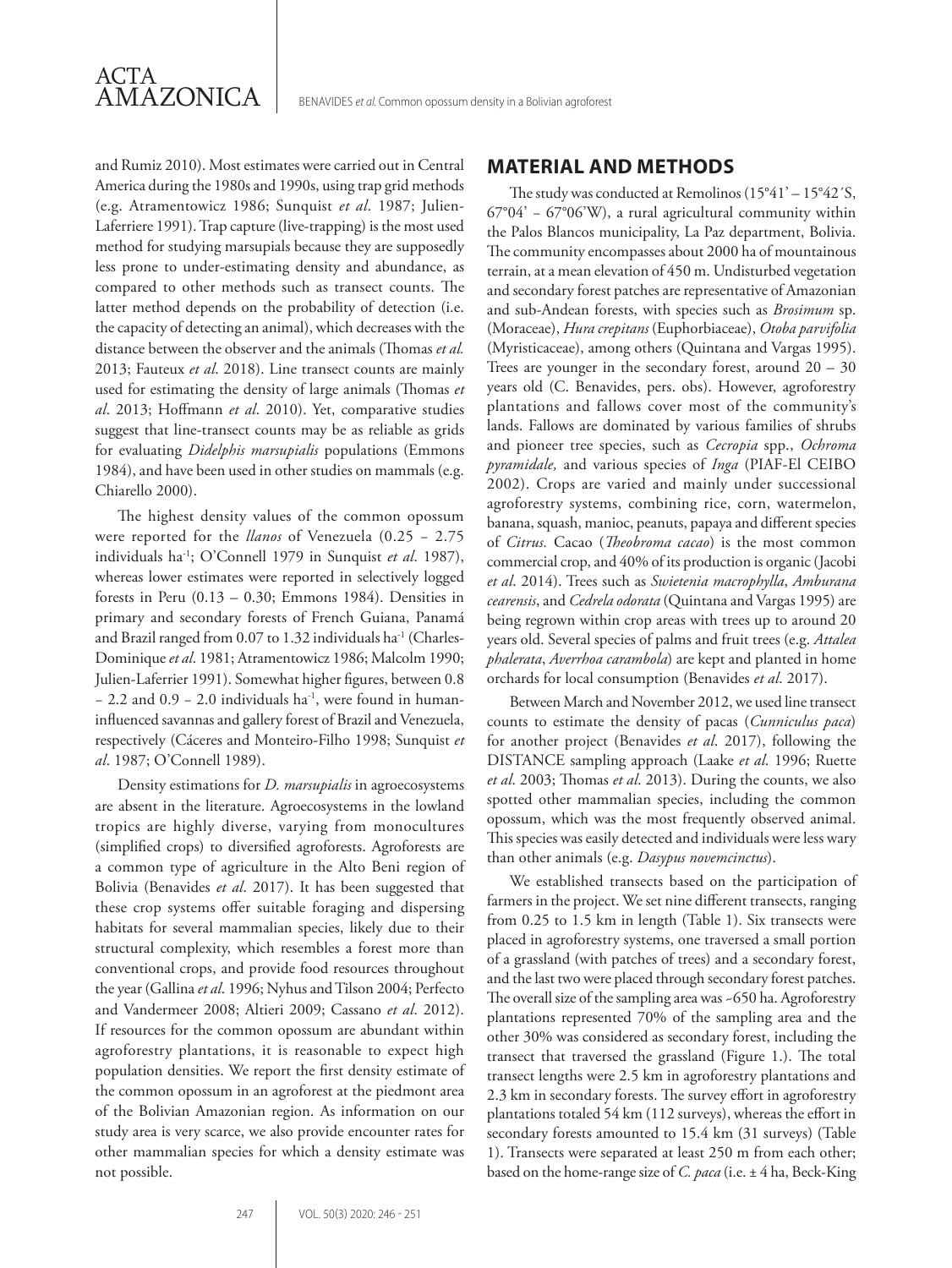**Table 1.** Transect length and sampling effort in each habitat type surveyed for common opossum, *Didelphis marsupialis* in Remolinos, Bolivia. C = cropland (agroforestry plantations),  $G =$  grassland,  $SF =$  secondary forest.

| Trail                    | Length (km) | N surveys per transect | Effort (km) | N animals observed | Habitat type | Encounter rate |
|--------------------------|-------------|------------------------|-------------|--------------------|--------------|----------------|
|                          | 0.36        | 8                      | 2.88        | 5                  |              | 1.74           |
| $\overline{\phantom{a}}$ | 0.25        | 30                     | 7.50        | 6                  |              | 0.80           |
| $\overline{\mathcal{E}}$ | 0.36        | 8                      | 2.88        | $\overline{4}$     |              | 1.39           |
| 5                        | 0.46        | $\overline{2}$         | 0.92        |                    |              | 1.09           |
| 6                        | 0.79        | 45                     | 35.55       | 11                 |              | 0.31           |
| 8                        | 0.27        | 19                     | 5.13        | 8                  |              | 1.56           |
| Sub-total                | 2.49        | 112                    | 54.86       | 35                 |              | 0.64           |
| $\overline{4}$           | 0.55        | 17                     | 9.35        | 2                  | G-SF         | 0.21           |
| $\overline{7}$           | 1.50        | $\overline{2}$         | 3.00        | 1                  | SF           | 0.33           |
| 9                        | 0.25        | 12                     | 3.00        | $\Omega$           | <b>SF</b>    | 0.00           |
| Sub-total                | 2.30        | 31                     | 15.35       | 3                  |              | 0.20           |
| <b>TOTAL</b>             | 4.79        | 143                    | 70.21       | 38                 |              | 0.54           |



Figure 1. Location of the study area in Bolivia, and distribution map of the sampling-line transects (T.1-T.9) for common opossum, *Didelphis marsupialis* and main land-cover types within the study area in the community of 'Remolinos' in the East of the department of La Paz-Bolivia..

*et al*. 1999). Considering that the home range for common opossums varies between 0.2 and 16.3 ha (Sunquist *et al*. 1987; O'Connell 1989; Cáceres and Monteiro-Filho 2001; Sanches *et al*. 2012), the distance between transects allowed for the possibility of recording the same individual twice in the same transect. However, only four or five transects were surveyed each night, following a different sequence each time. Additionally, we used data from transects on our way back to the camp only when no observations were made on the first passage and, as pointed above, common opossums usually walked away slowly when detected.

In total, 70.21 km were covered in 143 night counts between sunset and 5:00 a.m., which includes the activity period of *D. marsupialis* (Sunquist *et al*. 1987). Surveys were done walking at a speed of  $<$ 1 km h<sup>-1</sup>, avoiding making noise, while searching for individuals on both sides of the trail, stopping from time to time to listen. When an animal was spotted, we identified the exact site where it was when

first observed and then measured the perpendicular distance to the line transect using a measuring tape. All night counts were carried out by two of the authors (C. Benavides and A. Arce), after about two months of training. Density and total encounter rate were estimated using the DISTANCE software (v.6.2) (Laake *et al*. 1996). We allowed DISTANCE to choose the best model under the Akaike Information Criteria (AIC). Although we also provide encounter rates for other mammalian species, we do not discuss those in detail because of small sample sizes, but we consider those data of scientific value since they are the only data available for mammals within this region in Bolivia.

For means of comparison of our results, we searched the open access literature on *D. marsupialis* density on Google Scholar®. We considered information on density estimation methods, as well as the country and habitat where the study was carried out (Table 3).

# **RESULTS**

Overall we obtained 38 sightings of *D. marsupialis* and an encounter rate of 0.54 (95% CI 0.20 − 0.45) individuals per km. Animals were spotted at a mean distance of 7.3 m from the transect. Relative density (encounter rate) of *D. marsupialis* was 3.6 times higher in agroforestry plantations (0.64 individuals km-1) than in secondary forests (0.20 individuals km-1) (see Table 1). The mean distance of observation was 7.28 m in agroforestry plantations and 0.33 m in secondary forest. DISTANCE chose the Half-normal key detection function model, with  $k(y) = \exp(-y^2/2\sigma^2)$ , where "y" is distance and "σ" is the model parameter, and estimated a global density of 0.30 individuals ha<sup>-1</sup> [Standard Error (SE) =  $0.062$ ), 95%  $CI = 0.20 - 0.45$  individuals ha<sup>-1</sup>]. The encounter rates for opossums and other four medium-sized mammals ranged from 0.05 for *Dasypus novemcinctus* to 0.41 individuals km-1 for *Cuniculus paca* (Table 2).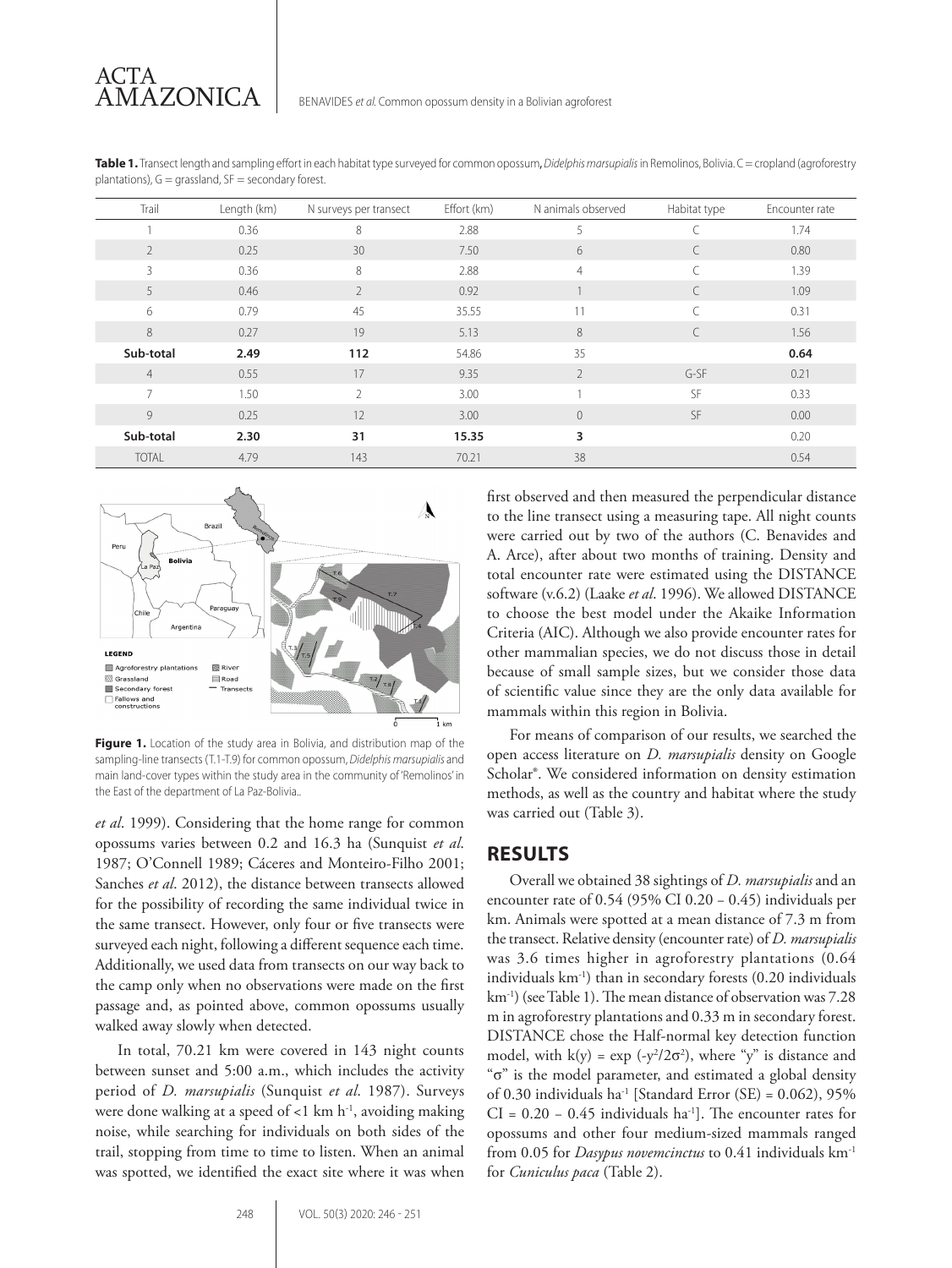

## **DISCUSSION**

Our estimate of 0.30 individuals per ha for *D. marsupialis* is within the values already reported in the literature for the species (see Table 3 for details), but below the mean value from all the previous studies (0.9 individuals ha-1). Our density estimate is similar to those found in a mature tropical forest disturbed by natural and selective logging in Peru by Emmons (1984). Agroforests can be similar in vegetation richness and structure to undisturbed forest, and several mammal species have been observed to use this human-influenced habitat as foraging sites and migration routes (e.g. Cassano *et al*. 2012). For a generalist species like the common opossum, we expected higher densities in a habitat that may offer rich and stable resources due to the high diversity of fruiting species with year-round production (Harvey *et al*. 2006; Harvey and González Villalobos 2007; Pardini *et al*. 2009; Cassano *et al*. 2012; Caudill *et al*. 2015).

It has been suggested that density estimates based on line transects may be biased when the species studied are easily frightened and difficult to be detected (e.g. when vegetation cover is dense) (Chiarello 2000), affecting the detection

function of line-transect counts (Thomas *et al*. 2013; Fauteaux *et al.* 2018). In general, trap captures (live-trapping) have been preferred over line transects to study marsupials such as *Didelphis* (e.g. Sunquist *et al*. 1987; Malcolm 1990; Julien-Laferrier 1991; Table 3). However, Emmons (1984) showed that night counts and live trapping result in similar abundance estimates for *D. marsupialis*. Also, the common opossum is a conspicuous species, and was rarely frightened by human presence at our study site, suggesting they may be somewhat used to human presence and are not usually hunted locally. It is notable that our encounter rate was much higher in agroforestry plantations than in secondary forests. Visibility of animals was lower in secondary forest, and our survey effort was mainly concentrated in agroforestry plantations, owing to the higher access difficulty to the secondary forest patches. Both circumstances likely decreased the probability of observing common opossums in secondary forest, and may have led to the underestimation of density estimates in these habitats. Nonetheless, the apparent selection and higher frequency of use of agroforests over secondary forests by common opossums in our study area deserves further investigation. We propose that opossums may be more

**Table 2.** Encounter rates of common opossum (*Didelphis marsupialis*) and other medium-sized mammals in line transect counts at Remolinos, Bolivia.

| Species                 | Common name                 | l ocal name   | Encounter rates (ind km <sup>-1</sup> ) |
|-------------------------|-----------------------------|---------------|-----------------------------------------|
| Dasypus novemcinctus    | Nine banded armadillo       | Tatú          | 0.05                                    |
| Mazama americana        | Red Brocket deer            | Huaso         | 0.09                                    |
| Sylvilagus brasiliensis | Brazilian cottontail rabbit | Tapití        | 0.28                                    |
| Cuniculus paca          | Paca                        | Jochi Pintado | 0.41                                    |
| Didelphis marsupialis   | Common opossum              | Carachupa     | 0.54                                    |

**Table 3.** Density estimates (D) for *Didelphis marsupialis*, including information on habitat types, country, survey method and estimation methods used for recording opossums. DE= Data extrapolation (crude counts/surface), CR= capture-recapture, DS= distance sampling

| Country        | $(ind ha-1)$  | Habitat                                                                          | Survey<br>method     | Estimation<br>method | Reference                       |
|----------------|---------------|----------------------------------------------------------------------------------|----------------------|----------------------|---------------------------------|
| French Guiana  | $0.22 - 0.50$ | Secondary forest                                                                 | Line transect census | DF                   | Charles-Dominique et al. 1981   |
|                | 0.45          | Secondary forest                                                                 | Live-trapping        | <b>CR</b>            | Atramentowicz 1986              |
|                | 0.22          | Mainly primary forest                                                            | Live-trapping        | $CR^*$               | Julien-Laferrier 1991           |
| Panamá         | $0.09 - 1.32$ | Secondary forest, primary forest                                                 | Live-trapping        | <b>CR</b>            | Fleming 1972                    |
| Venezuela      | $0.25 - 2.75$ | Open grasslands with scattered palms, low<br>stature forest (in a ranch)         | Live-trapping        | CR.                  | O'Connell 1979 <sup>a,b</sup>   |
|                | $0.25 - 2.50$ | id O'connell 1979                                                                | Live-trapping        | C <sub>R</sub>       | August 1984 <sup>a</sup>        |
|                | $1.00 - 2.00$ | id O'connell 1979                                                                | Live-trapping        | <b>CR</b>            | Sunguist et al. 1987            |
|                | 0.90          | Fallow, savanna, gallery forest (in a ranch)                                     | Live-trapping        | <b>CR</b>            | O'Connell 1989                  |
| Brazil         | 0.07          | Continuous forest                                                                | Live-trapping        | <b>CR</b>            | Malcolm 1990                    |
|                | $0.80 - 2.20$ | Anthropized forest                                                               | Live-trapping        | <b>CR</b>            | Cáceres and Monteiro-Filho 1998 |
| Costa Rica     | 0.43          |                                                                                  |                      |                      | Glanz $1982c$                   |
| Peru           | $0.13 - 0.30$ | Mature ever green tropical forest, disturbed by<br>natural and selective logging | Line transect counts | DF                   | Emmons 1984                     |
| <b>Bolivia</b> | 0.30          | Agroforestry plantations, secondary forest                                       | Line transect counts | <b>DS</b>            | this study                      |

\*Complemented with nocturnal surveys, <sup>a</sup>Cited from Sunquist *et al*. (1987), <sup>b</sup>IUCN (2016) (http://www.iucnredlist.org/details/40501/0), accessed on 11 Sept 2018;<br><sup>c</sup>Cited from Emmons (1984) Cited from Emmons (1984).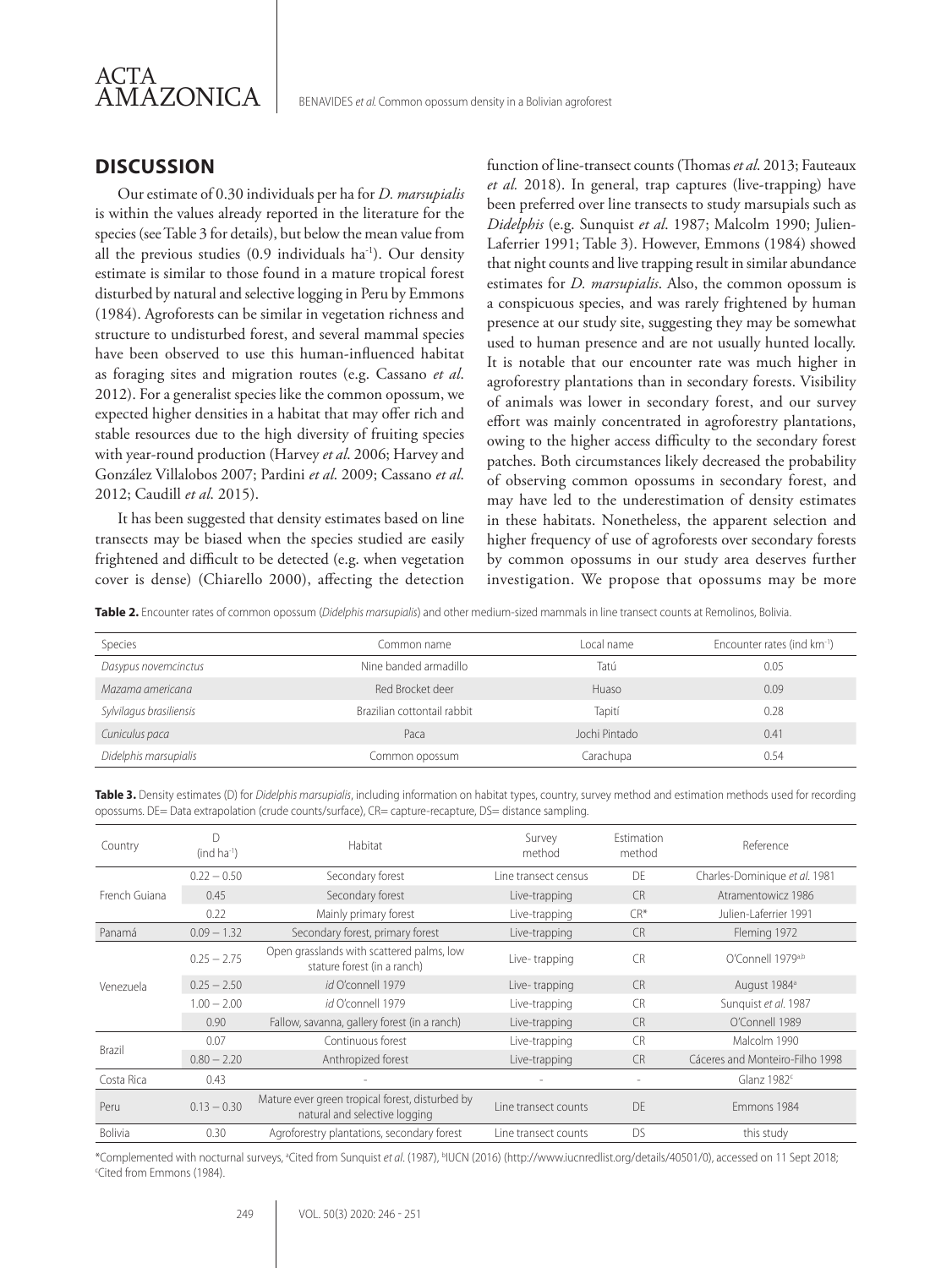abundant in agroforestry plantations as a function of higher resource availability (food) and suitable vegetation cover as compared to forest patches.

The relatively low overall density of *D. marsupialis* estimated for our study site may be also affected by the presence of domestic dogs (*Canis familiaris*) and other less common predators, such as ocelots, *Leopardus pardalis* (Moreno *et al*. 2006; Foster *et al*. 2010; Cassano *et al*. 2012; Cassano *et al*. 2014). Local residents in Remolinos commonly employ domestic dogs for hunting, but only occasionally kill common opossums for medicinal purposes (C. Benavides, pers. obs). However, when dogs are left alone in crops, they hunt to eat, and we confirmed that their prey include the common opossum by observing hunting events. Common opossums are also killed by farmers when found near their homes, because they occasionally prey on poultry. However, they are not considered as a great problem by farmers (C. Benavides, pers. obs.). Future research should also be focused on the effect of predation on the common opossum populations.

#### **CONCLUSIONS**

ACTA

AMAZONICA

We estimated the density of the common opossum, *Didelphis marsupialis* using line transects and distance sampling in agroforestry plantations in the Amazonian piedmont in Bolivia as 0.30 individuals ha<sup>-1</sup>. The estimate lies below the average of the values already reported in literature. The density of *D. marsupialis* may be responding to a combination of resource availability (food and vegetation cover) and predation pressure at our study site.

## **ACKNOWLEDGMENTS**

This study was funded by Ecotop S.R.L. We thank Fortunato Velásquez for all his help and support. We thank all the people at Remolinos for receiving us kindly. Comments from two anonymous reviewers helped to improve an earlier version of the manuscript. Finally, we thank Jorge Salazar-Bravo, Ezgi Ogutcen, Preston Mcdonald, two anonymous reviewers and the editor for improving previous versions of this manuscript.

#### **REFERENCES**

- Altieri, M. 2009. Agroecology, small farms and food sovereignty. *Monthly Review,* 61: 102–111.
- Astua de Moraes, D.; Lew, D.; Costa, L.P.; Pérez-Hernandez, R. 2016. *Didelphis marsupialis*. The IUCN Red List of Threatened Species 2016: e.T40501A22176071, (https://www.iucnredlist. org/species/40501/22176071#habitat-ecology). Accessed on 11 Sep 2018.
- Atramentowicz, M. 1986. Dynamique de population chez trois marsupiaux Didelphides de Guyane. *Biotropica,* 18: 136–149.
- Beck-King, H.; von Helversen, O.; Beck-King, R. 1999. Home range, population density, and food resources of *Agouti paca* (Rodentia: Agoutidae) in Costa Rica: A study using alternative methods. *Biotropica,* 31: 675–685.
- Benavides, C.; Arce, A.; Pacheco, L.F. 2017. Home range and habitat use by pacas in a montane tropical forest in Bolivia. *Acta Amazonica*, 47: 227–236.
- Bezerra-Barros, F.; de Aguiar-Azevedo, P. 2014. Common opossum (*Didelphis marsupialis* Linnaeus, 1758): food and medicine for people in the Amazon. *Journal of Ethnobiology and Ethnomedicine*, 10: 65–78.
- Cáceres, N.C.; Monteiro-Filho, L.A. 1998. Population dynamics of the Common opossum, *Didelphis marsupialis* (Mammalia, Marsupialia), in southern Brazil. *International Journal of Mammalian Biology*, 63: 169–172.
- Cáceres, N.C.; Monteiro-Filho, E.L.A. 2001. Food habits, home range and activity of *Didelphis aur*ita (Mammalia, Marsupialia) in a forest fragment of southern Brazil. *Studies on Neotropical Fauna and Environment*, 36: 85–92.
- Cáceres, N.C. 2002. Food habits and seed dispersal by the whiteeared opossum, *Didelphis albiventris*, in southern Brazil. *Studies on Neotropical Fauna and Environment,* 37: 97–104.
- Cassano, C.R.; Barlow, J.; Pardini, R. 2012. Large mammals in an agroforestry mosaic in the Brazilian Atlantic Forest. *Biotropica,* 44: 818–825.
- Cassano, C.R.; Barlow, J.; Pardini, R. 2014. Forest loss or management intensification? Identifying causes of mammal decline in cacao agroforests. *Biological Conservation*, 169: 14–22.
- Caudill, S.A.; DeClerck, F.J.A.; Husband, T.P. 2015. Connecting sustainable agriculture and wildlife conservation: Does shade coffee provide habitat for mammals? *Agriculture, Ecosystems & Environment,* 199: 85–93.
- Ceotto, P.; Finotti, R.; Santori, R.; Cerqueira, R. 2009. Diet variation of the marsupials *Didelphis aurita* and *Philander frenatus* (Didelphimorphia, Didelphidae) in a rural area of Rio de Janeiro state, Brazil. *Mastozoología Neotropical,* 16: 49–58.
- Charles-Dominique, P.; Atramentowicz, M.; Charles-Dominique, M.; Gérard, H.; Hladik, A.; Hladik, C.M.; *et al*. 1981. Les mammifères frugivores arboricoles nocturnes d'une forêt guyanaise: interrelations plantes-animaux. *Revue d'*É*cologie – la Terre et la Vie*, 35: 342–435.
- Chiarello, A. 2000. Density and population size of mammals in remnants of Brazilian Atlantic Forest. *Conservation Biology,* 14: 1649–1657.
- Emmons, L. 1984. Geographic variation in densities and diversities of non-flying mammals in Amazonia. *Biotropica,* 16: 210–222.
- Fauteux, D.; Gauthier, G.; Mazerolle, M.J.; Coallier, N.; Bêty, J.; Berteaux, D. 2018. Evaluation of invasive and non-invasive methods to monitor rodent abundance in the Arctic. *Ecosphere*, 9: e02124.